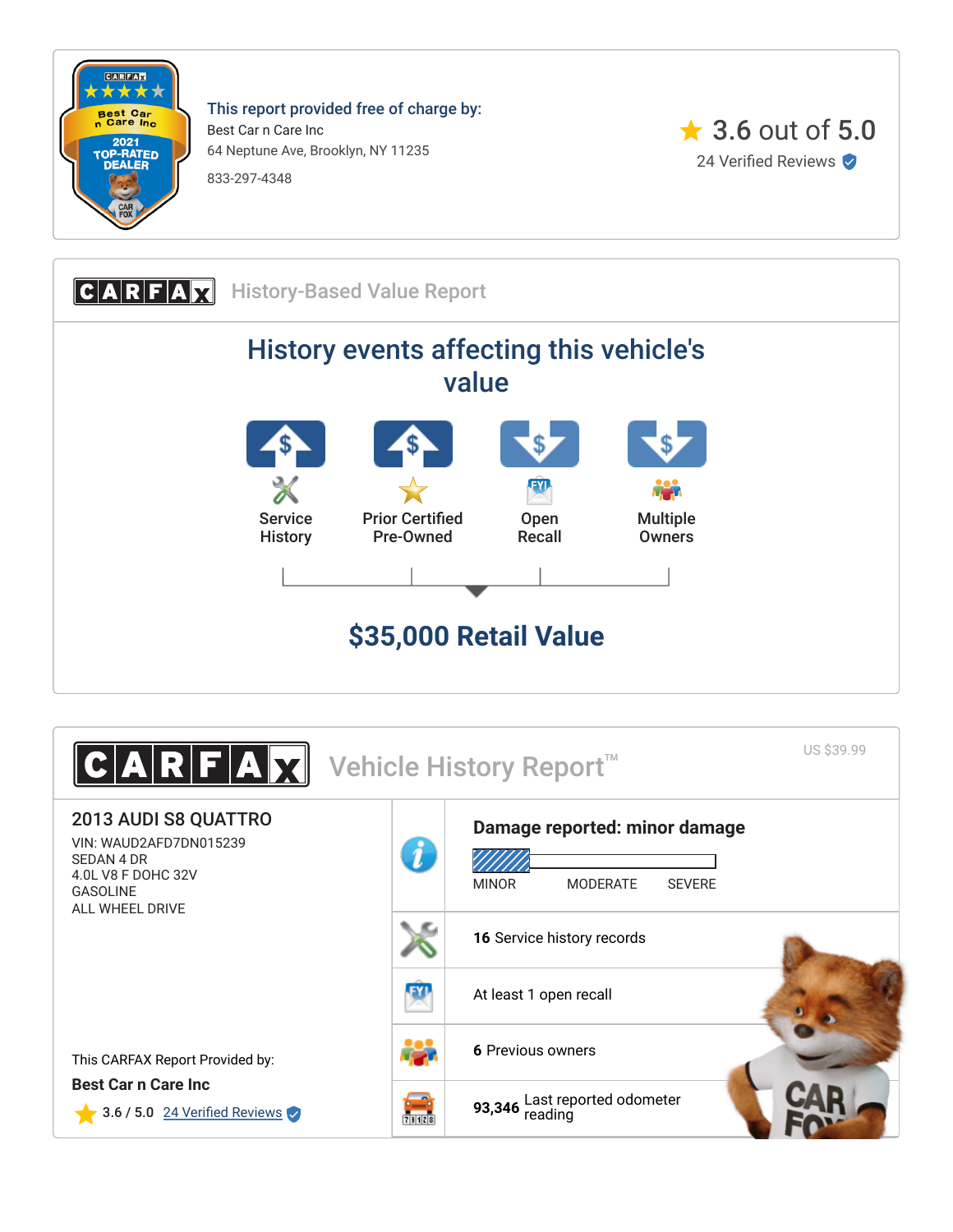This CARFAX Vehicle History Report is based only on [information](http://www.carfax.com/company/vhr-data-sources) supplied to CARFAX and available as of 5/11/22 at 4:48:15 PM (CDT). Other information about this vehicle, including problems, may not have been reported to CARFAX. Use this report as one important tool, along with a vehicle inspection and test drive, to make a better decision about your next used car.

<span id="page-1-2"></span>

| C A R F A X <br><b>Ownership History</b><br>The number of owners is estimated | Owners 1-4    | $\sim$ Owner 5 | Owner 6  |
|-------------------------------------------------------------------------------|---------------|----------------|----------|
| Year purchased                                                                | 2012          | 2018           | 2022     |
| Type of owner                                                                 | See Details   | Personal       | Personal |
| Estimated length of ownership                                                 | 5 yrs. 10 mo. | 3 yrs. 2 mo.   | 1 month  |
| Owned in the following states/provinces                                       | See Details   | Ohio           | Ohio     |
| Estimated miles driven per year                                               | See Details   | 5,556/yr       | ---      |
| Last reported odometer reading                                                | 75.322        | 90,101         | 93,346   |

| $ C $ <b>A</b> $ R F $ <b>A</b> $ X $ Title History<br>CARFAX guarantees the information in this section | Owners 1-4        | Owner 5           | Owner 6           |
|----------------------------------------------------------------------------------------------------------|-------------------|-------------------|-------------------|
| Salvage   Junk   Rebuilt   Fire   Flood   Hail   Lemon                                                   | <b>Guaranteed</b> | <b>Guaranteed</b> | <b>Guaranteed</b> |
|                                                                                                          | No Problem        | No Problem        | No Problem        |
| Not Actual Mileage   Exceeds Mechanical Limits                                                           | <b>Guaranteed</b> | <b>Guaranteed</b> | <b>Guaranteed</b> |
|                                                                                                          | No Problem        | No Problem        | No Problem        |



**GUARANTEED** - None of these major title problems were reported by a state Department of Motor Vehicles (DMV). If you find that any of these title problems were reported by a DMV and not included in this report, CARFAX will buy this vehicle back. [Register](https://www.carfax.com/Service/bbg) | [View Terms](http://www.carfaxonline.com/legal/bbgTerms) | [View Certificate](https://www.carfaxonline.com/vhrs/WAUD2AFD7DN015239)

<span id="page-1-0"></span>

| <b>Additional History</b><br>Not all accidents / issues are reported to CARFAX                                                                                      | $\sim$ Owners 1-4           | Owner 5                     | $\blacksquare$ Owner 6                        |
|---------------------------------------------------------------------------------------------------------------------------------------------------------------------|-----------------------------|-----------------------------|-----------------------------------------------|
| <b>Total Loss</b><br>No total loss reported to CARFAX.                                                                                                              | No Issues<br>Reported       | No Issues<br>Reported       | No Issues<br>Reported                         |
| <b>Structural Damage</b><br>CARFAX recommends that you have this vehicle<br>inspected by a collision repair specialist.                                             | No Issues<br>Reported       | No Issues<br>√<br>Reported  | No Issues<br>$\blacktriangledown$<br>Reported |
| Airbag Deployment<br>No airbag deployment reported to CARFAX.                                                                                                       | No Issues<br>Reported       | No Issues<br>Reported       | No Issues<br>Reported                         |
| <b>Odometer Check</b><br>No indication of an odometer rollback.                                                                                                     | No Issues<br>Indicated      | No Issues<br>✔<br>Indicated | No Issues<br>✓<br>Indicated                   |
| Accident / Damage<br>Damage reported: 04/26/2017 and 04/13/2021.                                                                                                    | <b>Minor Damage</b>         | <b>Minor Damage</b>         | No New Issues Reported                        |
| <b>Manufacturer Recall</b><br>At least 1 manufacturer recall requires service. Locate<br>an authorized Audi dealer to obtain more information<br>about this recall. | No Recalls<br>✓<br>Reported | <b>Recall Reported</b>      | No New Recalls Reported                       |
| <b>Basic Warranty</b><br>Original warranty estimated to have expired.                                                                                               | <b>Warranty Expired</b>     | <b>Warranty Expired</b>     | <b>Warranty Expired</b>                       |

<span id="page-1-3"></span><span id="page-1-1"></span>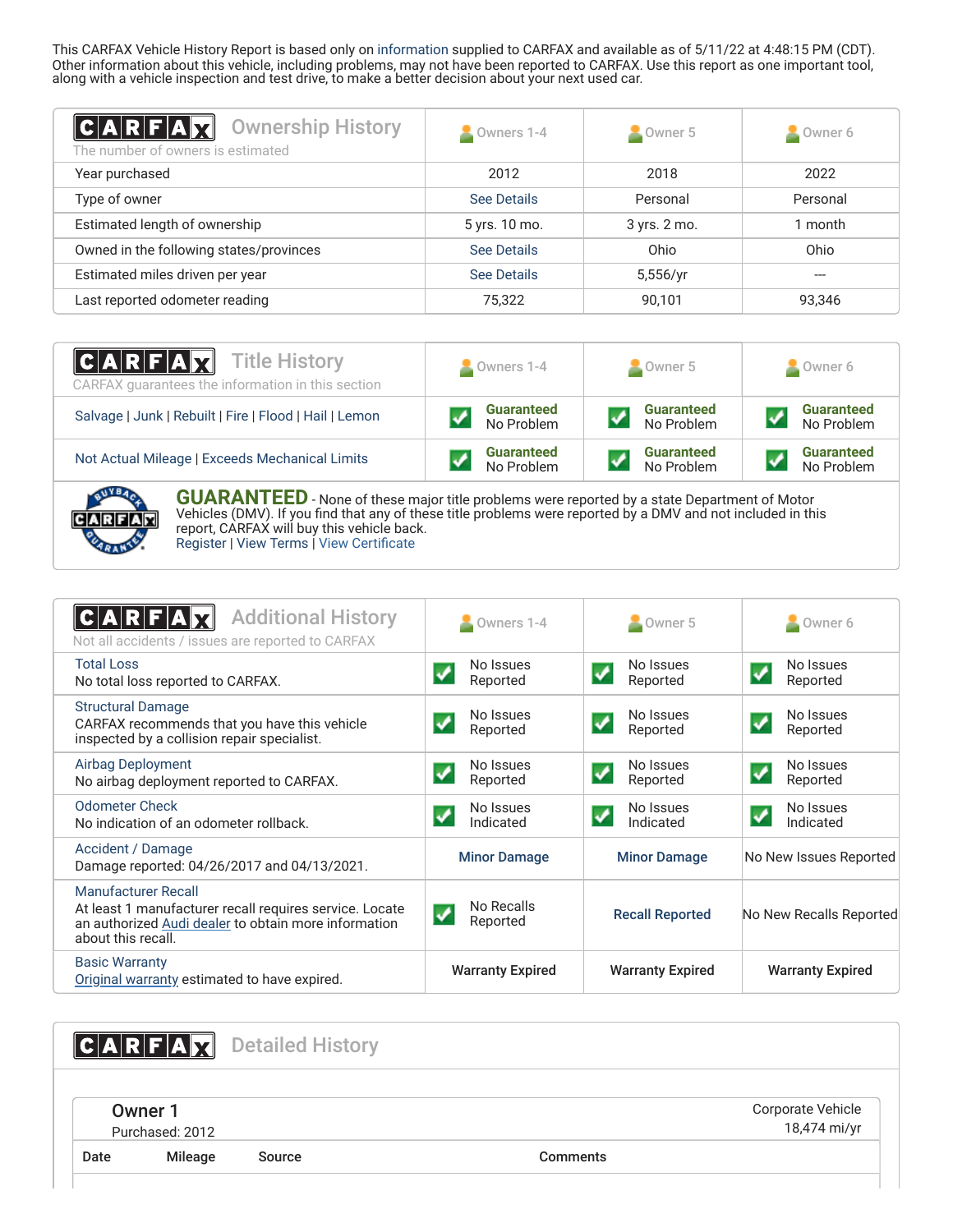| 12/17/2012 |        | <b>NICB</b>                                                                                                                                      | Vehicle manufactured and shipped to original dealer                                                                                                        |
|------------|--------|--------------------------------------------------------------------------------------------------------------------------------------------------|------------------------------------------------------------------------------------------------------------------------------------------------------------|
| 12/17/2012 | 53     | Dealer Inventory<br>Rockville, MD                                                                                                                | Vehicle offered for sale                                                                                                                                   |
| 12/17/2012 | 56     | Maryland<br>Motor Vehicle Dept.<br>Rockville, MD<br>Title #44280166                                                                              | Title or registration issued<br>- First owner reported<br>- Titled or registered as corporate vehicle<br>- Loan or lien reported                           |
| 08/26/2014 | 31,762 | Audi Silver Spring<br>Silver Spring, MD<br>855-617-6801<br>audisilverspring.com<br>4.7 / 5.0<br>129 Verified Reviews<br>1,084 Customer Favorites | ic⊾ Vehicle serviced<br>- Drivability/performance checked<br>- Cooling system checked                                                                      |
| 12/02/2014 | 36,814 | Audi Silver Spring<br>Silver Spring, MD<br>855-617-6801<br>audisilverspring.com<br>4.7 / 5.0<br>129 Verified Reviews<br>1,084 Customer Favorites | $\bullet$ C Vehicle serviced<br>- 35,000 mile service performed<br>- Brake fluid flushed/changed                                                           |
| 01/26/2015 |        | Maryland<br>Motor Vehicle Dept.<br>Rockville, MD<br>Title #44280166                                                                              | Registration issued or renewed                                                                                                                             |
| 02/24/2015 | 40,057 | Audi Silver Spring<br>Silver Spring, MD<br>855-617-6801<br>audisilverspring.com<br>4.7 / 5.0<br>129 Verified Reviews<br>1,084 Customer Favorites | C Vehicle serviced<br>- Anti-theft/keyless remote battery replaced<br>- Front brake pads replaced<br>- Oil and filter changed<br>- Vehicle washed/detailed |
| 07/23/2015 | 47,874 | Audi Silver Spring<br>Silver Spring, MD<br>855-617-6801<br>audisilverspring.com<br>4.7 / 5.0<br>129 Verified Reviews<br>1,084 Customer Favorites | C Vehicle serviced<br>- 45,000 mile service performed<br>- Vehicle washed/detailed                                                                         |
| 08/04/2015 |        | Maryland<br>Inspection Station<br>Derwood, MD                                                                                                    | Passed emissions inspection                                                                                                                                |
| 01/10/2016 | 56,638 | Dealer Inventory                                                                                                                                 | Vehicle offered for sale                                                                                                                                   |

| Owner <sub>2</sub> | Purchased: 2016 |                                                                    | Personal Vehicle                                     |
|--------------------|-----------------|--------------------------------------------------------------------|------------------------------------------------------|
| Date               | Mileage         | Source                                                             | <b>Comments</b>                                      |
| 03/05/2016         | 56.715          | Maryland<br>Motor Vehicle Dept.<br>Bethesda, MD<br>Title #47755214 | Title or registration issued<br>- New owner reported |
| 03/07/2016         |                 | Audi Certified Dealer<br>Rockville, MD                             | Sold as an Audi Certified pre-owned vehicle          |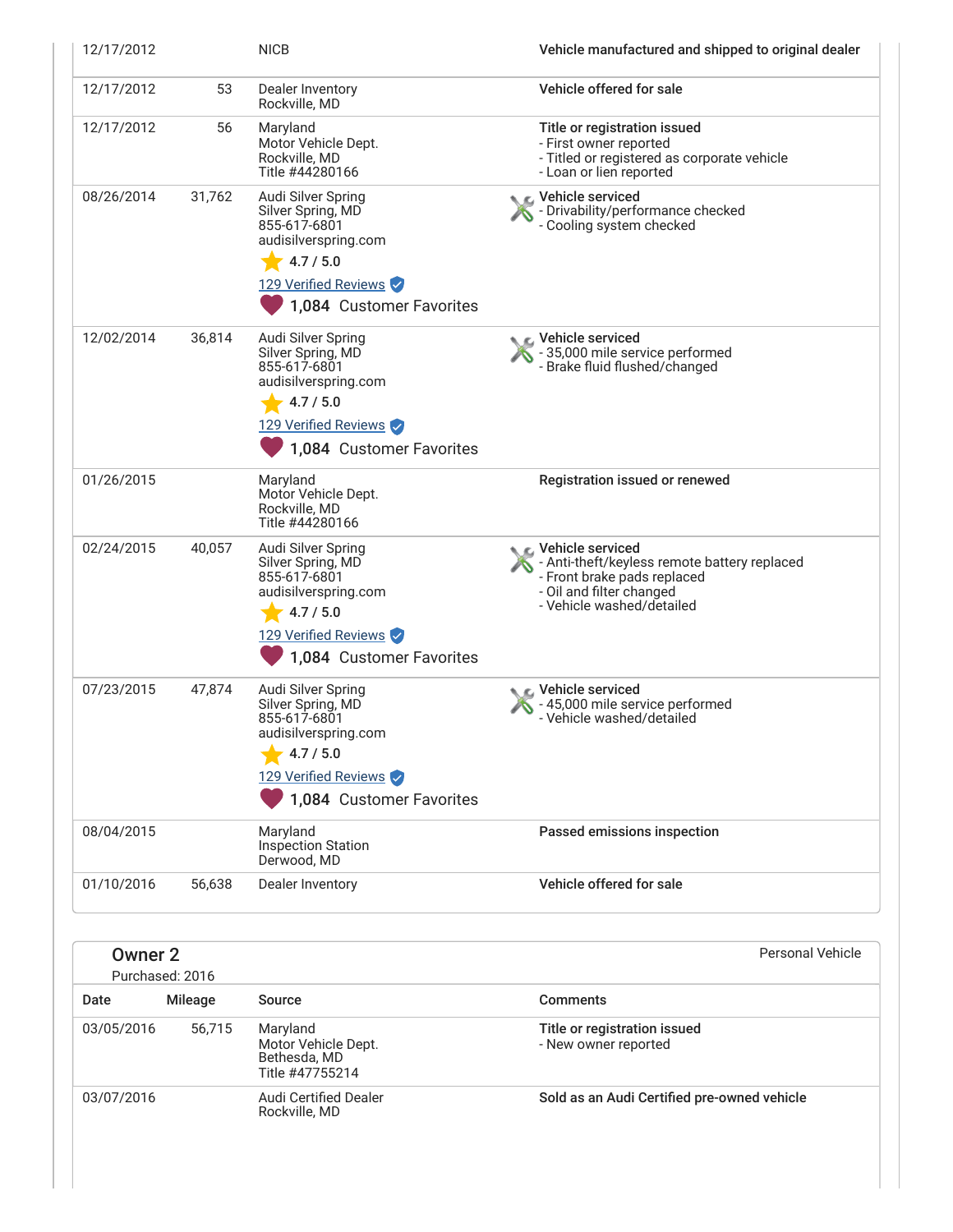# **COO**

## **Audi**

### Certified pre-owned

| 07/12/2016 |        | Maryland<br><b>Inspection Station</b><br>Derwood. MD                                                                                  | Passed emissions inspection                                                                                                                                                                                                                                                                         |
|------------|--------|---------------------------------------------------------------------------------------------------------------------------------------|-----------------------------------------------------------------------------------------------------------------------------------------------------------------------------------------------------------------------------------------------------------------------------------------------------|
| 02/01/2017 | 60,926 | Audi Bethesda<br>Bethesda, MD<br>240-762-5700<br>audibethesda.com<br>4.8 / 5.0<br>65 Verified Reviews<br><b>65 Customer Favorites</b> | ⊾ ∈. Vehicle serviced<br>- Maintenance inspection completed                                                                                                                                                                                                                                         |
| 03/15/2017 | 61,233 | Audi Bethesda<br>Bethesda, MD<br>240-762-5700<br>audibethesda.com<br>4.8 / 5.0<br>65 Verified Reviews<br><b>65 Customer Favorites</b> | ← Vehicle serviced<br>- Maintenance inspection completed<br>- Recommended maintenance performed<br>- Brakes checked<br>- Tire condition and pressure checked<br>- Wipers/washers checked<br>- Tires rotated<br>- Oil and filter changed<br>- Maintenance reminder reset<br>- Spark plug(s) replaced |

| Owner <sub>3</sub> | Purchased: 2017 |                                                                  | <b>Personal Vehicle</b>                                                                                        |
|--------------------|-----------------|------------------------------------------------------------------|----------------------------------------------------------------------------------------------------------------|
| Date               | <b>Mileage</b>  | Source                                                           | <b>Comments</b>                                                                                                |
| 04/01/2017         |                 | Ohio<br>Motor Vehicle Dept.                                      | Vehicle purchase reported                                                                                      |
| 04/18/2017         |                 | Ohio<br>Motor Vehicle Dept.<br>Columbus, OH<br>Title #2514221269 | Title issued or updated<br>- Registration issued or renewed<br>- New owner reported<br>- Loan or lien reported |
| 04/26/2017         |                 | Damage Report                                                    | Damage reported: minor damage<br>- Damage to rear                                                              |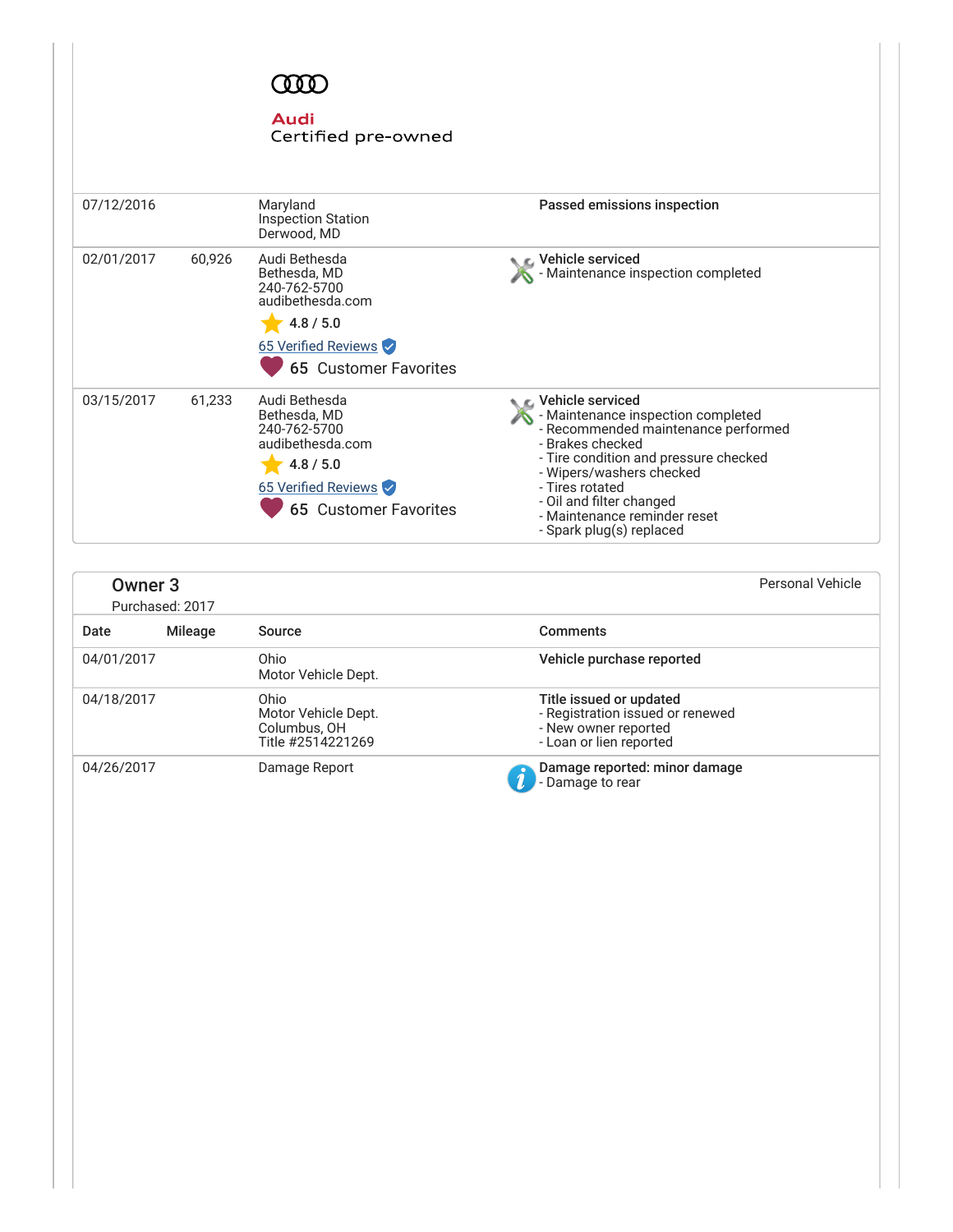|                                                                                                      |        |                                                                                                                                 | Damage Severity Scale (i)                                                                 |
|------------------------------------------------------------------------------------------------------|--------|---------------------------------------------------------------------------------------------------------------------------------|-------------------------------------------------------------------------------------------|
|                                                                                                      |        |                                                                                                                                 | <b>MINOR</b><br><b>MODERATE</b><br><b>SEVERE</b>                                          |
| <b>CARFAX HAS</b><br><b>THE MOST</b><br><b>ACCIDENT &amp;</b><br><b>DAMAGE</b><br><b>INFORMATION</b> |        | CAR<br>ובֿ                                                                                                                      | <b>Damage Location</b><br><b>FRONT</b><br><b>LEFT</b><br><b>RIGHT</b><br><b>REAR</b>      |
|                                                                                                      |        |                                                                                                                                 | Minor damage is usually cosmetic,<br>including dents or scratches to the vehicle<br>body. |
| 06/19/2017                                                                                           | 64,366 | <b>MAG BMW MINI</b><br>Dublin, OH<br>614-389-6854<br>magcars.com<br>4.5 / 5.0<br>453 Verified Reviews<br>553 Customer Favorites | Vehicle serviced<br>Computer reprogrammed                                                 |
| 07/06/2017                                                                                           | 64,367 | <b>MAG BMW MINI</b><br>Dublin, OH<br>614-389-6854<br>magcars.com<br>4.5 / 5.0<br>453 Verified Reviews<br>553 Customer Favorites | Vehicle serviced                                                                          |
| 07/25/2017                                                                                           |        | Ohio<br>Motor Vehicle Dept.<br>Columbus, OH<br>Title #2514376076                                                                | Title issued or updated<br>- Loan or lien reported                                        |
| 11/03/2017                                                                                           | 70,155 | <b>MAG BMW MINI</b><br>Dublin, OH<br>614-389-6854<br>magcars.com<br>4.5 / 5.0<br>453 Verified Reviews<br>553 Customer Favorites | Vehicle serviced<br>- Drivability/performance checked                                     |
| 11/21/2017                                                                                           |        | Ohio<br>Motor Vehicle Dept.<br>Columbus, OH<br>Title #2514221269                                                                | Registration issued or renewed                                                            |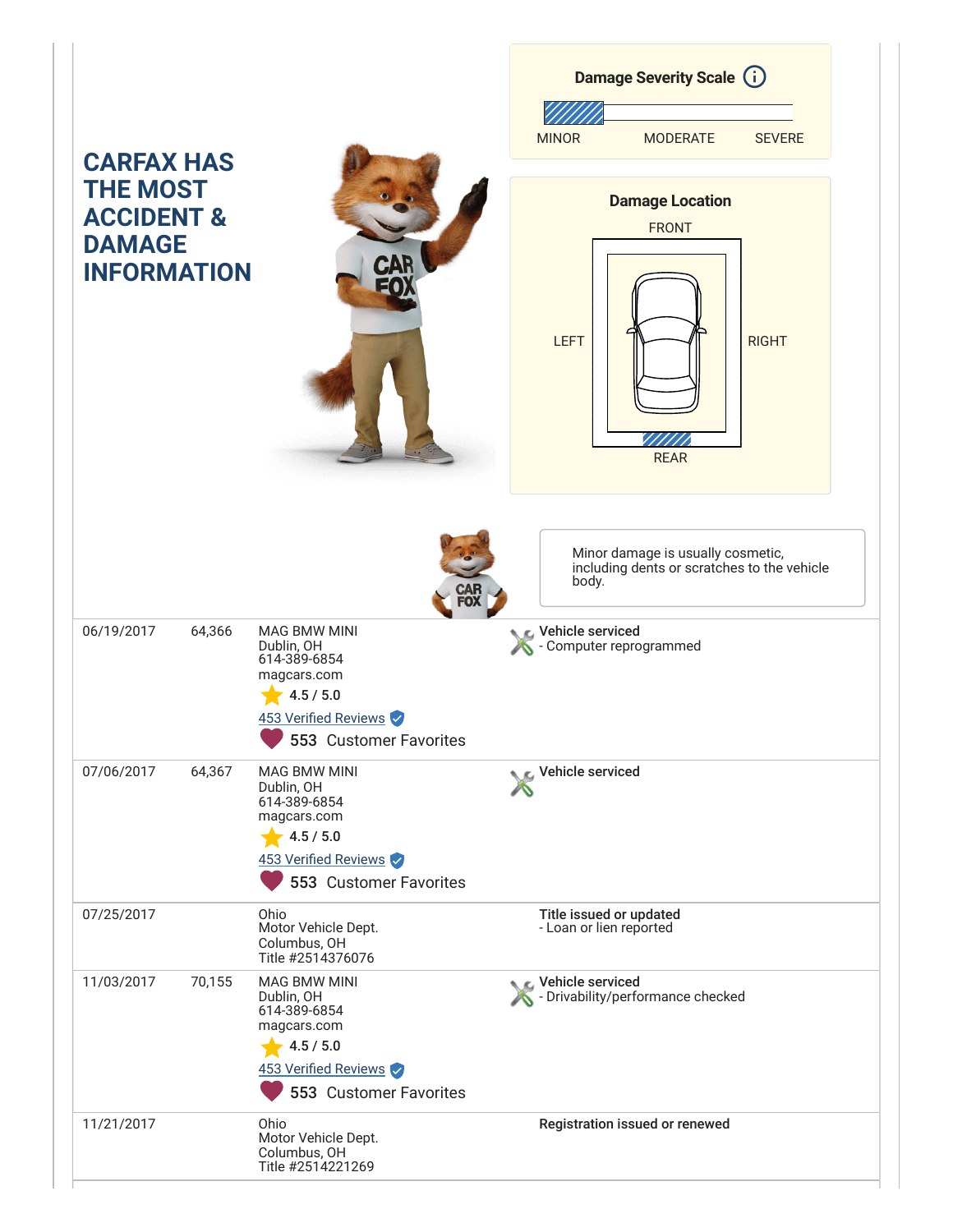| 12/28/2017 | 71,541 | <b>MAG BMW MINI</b><br>Dublin, OH<br>614-389-6854<br>magcars.com<br>4.5 / 5.0<br>453 Verified Reviews<br>553 Customer Favorites                 | Vehicle serviced<br>- Maintenance inspection completed<br>- 75,000 mile service performed<br>- Brake fluid flushed/changed<br>- Fluids checked<br>- Tire condition and pressure checked |
|------------|--------|-------------------------------------------------------------------------------------------------------------------------------------------------|-----------------------------------------------------------------------------------------------------------------------------------------------------------------------------------------|
| 02/27/2018 | 74,118 | The Northend Wrench, Inc.<br>Columbus, OH<br>614-263-4978<br>thenorthendwrench.com<br>5.0 / 5.0<br>64 Verified Reviews<br>19 Customer Favorites | ∟ Vehicle serviced<br>- Safety inspection performed                                                                                                                                     |
| 04/09/2018 | 75,290 | Ohio<br>Motor Vehicle Dept.                                                                                                                     | Vehicle purchase reported                                                                                                                                                               |
| 04/11/2018 |        | Dealer Inventory                                                                                                                                | Vehicle offered for sale                                                                                                                                                                |
| 05/22/2018 |        | Ohio<br>Motor Vehicle Dept.<br>Columbus, OH<br>Title #2514838615                                                                                | Title issued or updated<br>- Dealer took title of this vehicle while it was in<br>inventory                                                                                             |

| Owner <sub>4</sub> | Purchased: 2018 |                                                                                                                                                                               |                                                 | Personal Vehicle |
|--------------------|-----------------|-------------------------------------------------------------------------------------------------------------------------------------------------------------------------------|-------------------------------------------------|------------------|
| Date               | Mileage         | Source                                                                                                                                                                        | <b>Comments</b>                                 |                  |
| 06/14/2018         |                 | Ohio<br>Motor Vehicle Dept.                                                                                                                                                   | Vehicle purchase reported                       |                  |
| 06/18/2018         |                 | Ohio<br>Motor Vehicle Dept.<br>Columbus, OH<br>Title #2514879051                                                                                                              | Title issued or updated<br>- New owner reported |                  |
| 11/11/2018         |                 | Ohio<br>Motor Vehicle Dept.                                                                                                                                                   | Vehicle purchase reported                       |                  |
| 11/21/2018         | 75,322          | Byers Imports-Audi Porsche Subaru<br>Volkswagen<br>Columbus, OH<br>614-864-5180<br>byersimports.com<br>4.8 / 5.0<br>1,411 Verified Reviews<br>Customer<br>19,297<br>Favorites | <b>NE</b> Vehicle serviced                      |                  |

<span id="page-5-0"></span>

| Owner 5<br>Purchased:<br>2018 | CAR     |                                             | Low mileage! This owner drove less than<br>the industry average of 15,000 miles per<br>year. |                       | Personal Vehicle<br>5,556 mi/yr                                           |
|-------------------------------|---------|---------------------------------------------|----------------------------------------------------------------------------------------------|-----------------------|---------------------------------------------------------------------------|
| Date                          | Mileage | Source                                      |                                                                                              | <b>Comments</b>       |                                                                           |
| 11/24/2018                    |         | Ohio<br>Grove City, OH<br>Title #2515125990 | Motor Vehicle Dept.                                                                          |                       | Title issued or updated<br>- New owner reported                           |
| 12/05/2018                    | 76,065  | Volkswagen<br>Columbus, OH<br>614-864-5180  | Byers Imports-Audi Porsche Subaru                                                            | ● E. Vehicle serviced | - Pre-delivery inspection completed<br>- Maintenance inspection completed |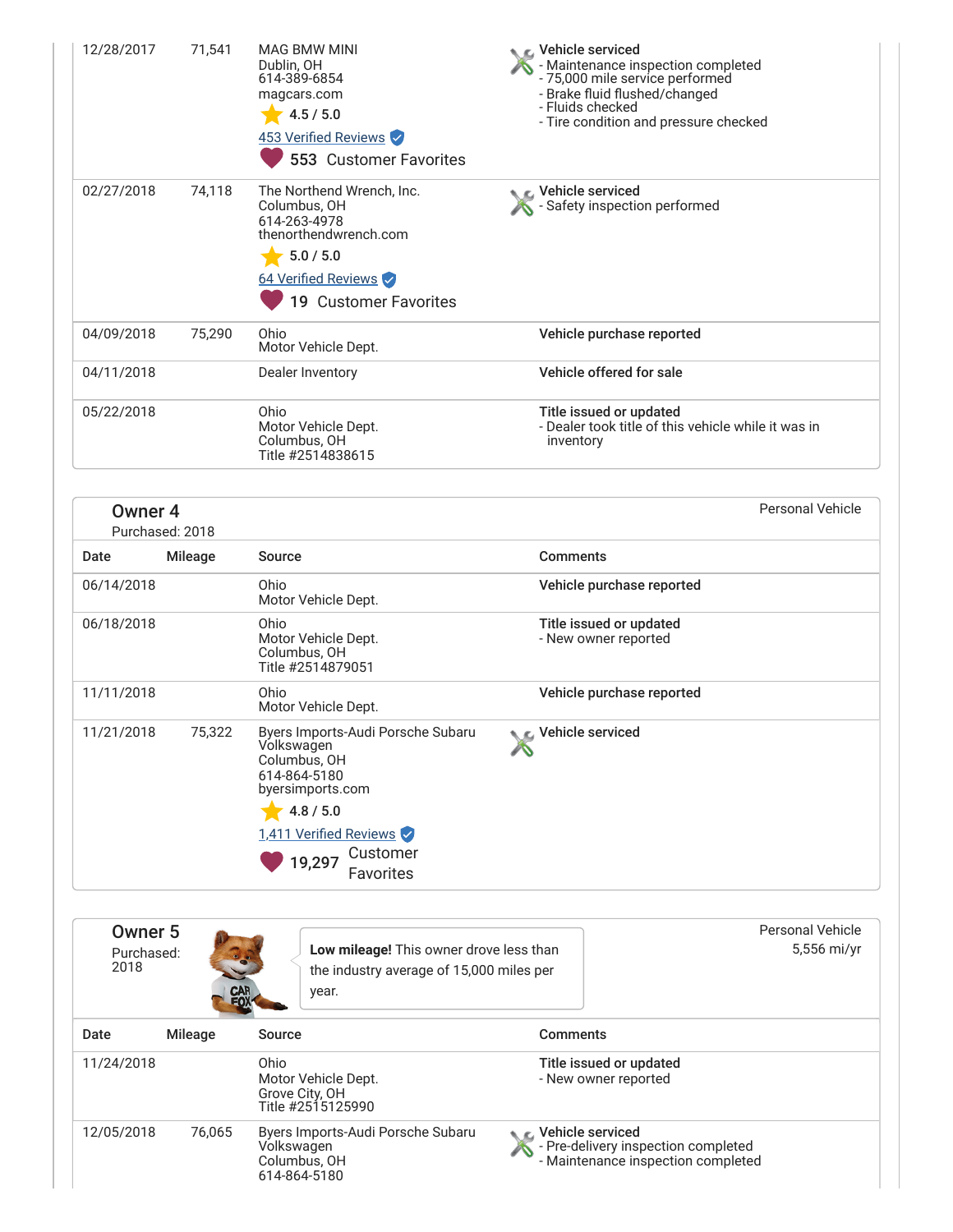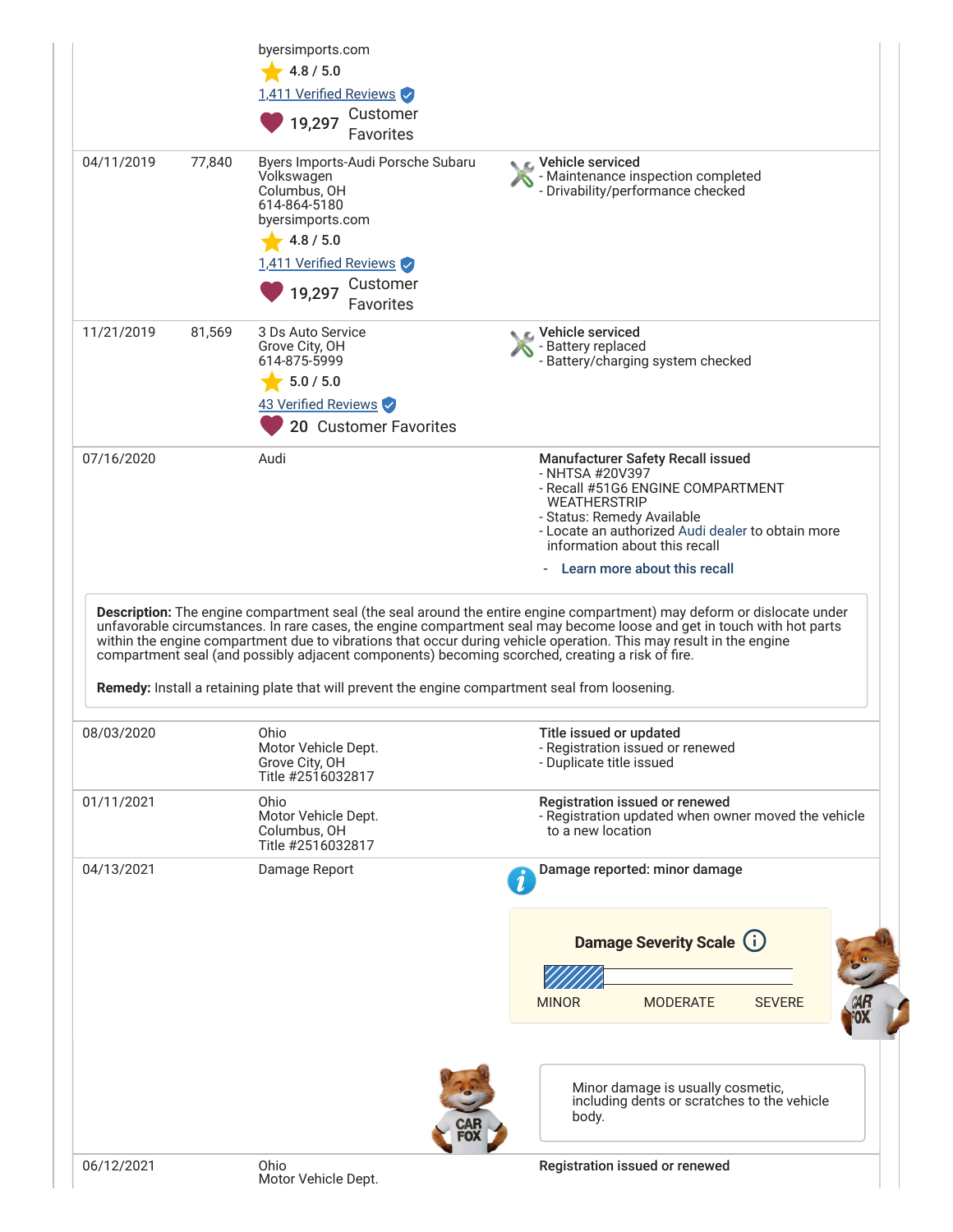|            |        | Columbus, OH<br>Title #2516032817                                                                                                                                     | - Registration updated when owner moved the vehicle<br>to a new location |
|------------|--------|-----------------------------------------------------------------------------------------------------------------------------------------------------------------------|--------------------------------------------------------------------------|
| 06/14/2021 | 90.101 | <b>Tire Discounters</b><br>Reynoldsburg, OH<br>614-863-2700<br>tirediscounters.com/store/slate-<br>ridge<br>4.6 / 5.0<br>92 Verified Reviews<br>73 Customer Favorites | Vehicle serviced<br>- Tire(s) balanced<br>- Tires rotated                |

| Owner <sub>6</sub> | Purchased: 2022 | Personal Vehicle                                                         |                                                                                               |
|--------------------|-----------------|--------------------------------------------------------------------------|-----------------------------------------------------------------------------------------------|
| Date               | <b>Mileage</b>  | Source                                                                   | <b>Comments</b>                                                                               |
| 02/11/2022         |                 | Ohio<br>Motor Vehicle Dept.<br>Canal Winchester, OH<br>Title #2516870785 | Vehicle purchase reported<br>- Title issued or updated<br>- New owner reported                |
| 03/24/2022         | 93,346          | Ohio<br>Motor Vehicle Dept.                                              | Vehicle purchase reported                                                                     |
| 03/30/2022         |                 | Ohio<br>Motor Vehicle Dept.<br>Columbus, OH<br>Title #8303157414         | Title issued or updated<br>- Dealer took title of this vehicle while it was in<br>inventory   |
| 04/11/2022         |                 | <b>Auto Auction</b>                                                      | Listed as a dealer vehicle<br>- Vehicle sold                                                  |
|                    |                 |                                                                          | Millions of used vehicles are bought and<br>sold at auction every year.<br><b>CAR<br/>FOX</b> |
|                    |                 |                                                                          |                                                                                               |

Have Questions? Consumers, please visit our Help Center at [www.carfax.com.](http://www.carfax.com/help) Dealers or Subscribers, please visit our Help Center at [www.carfaxonline.com](http://www.carfaxonline.com/).



#### Damage Indicator

Damage can be a result of many different types of events. Examples include contact with objects (other cars, trees, traffic signs, road debris, etc), vandalism, or weather-related events. Not every damage event is reported to CARFAX. As details about the damage event become available, those additional details are added to the CARFAX Vehicle History Report. CARFAX recommends that you have this vehicle inspected by a qualified mechanic.

This CARFAX Vehicle History Report is based only on information supplied to CARFAX and available as of 5/11/22 at 4:48:15 PM (CDT). Other information about this vehicle, including problems, may not have been reported to CARFAX. Use this report as one important tool, along with a vehicle inspection and test drive, to make a better decision about your next used car.

#### Damage Severity

Damage events result in one of the following severity levels:

- Minor: Generally, minor damage is cosmetic (including dents or scratches), may only require reconditioning, and typically does not compromise a vehicle's operation and/or safety.
- Moderate: Moderate damage may affect multiple components of the vehicle and may impair the vehicle's operation and/or safety.
- Severe: Severe damage usually affects multiple components of the vehicle and is likely to compromise the vehicle's operation and/or safety.